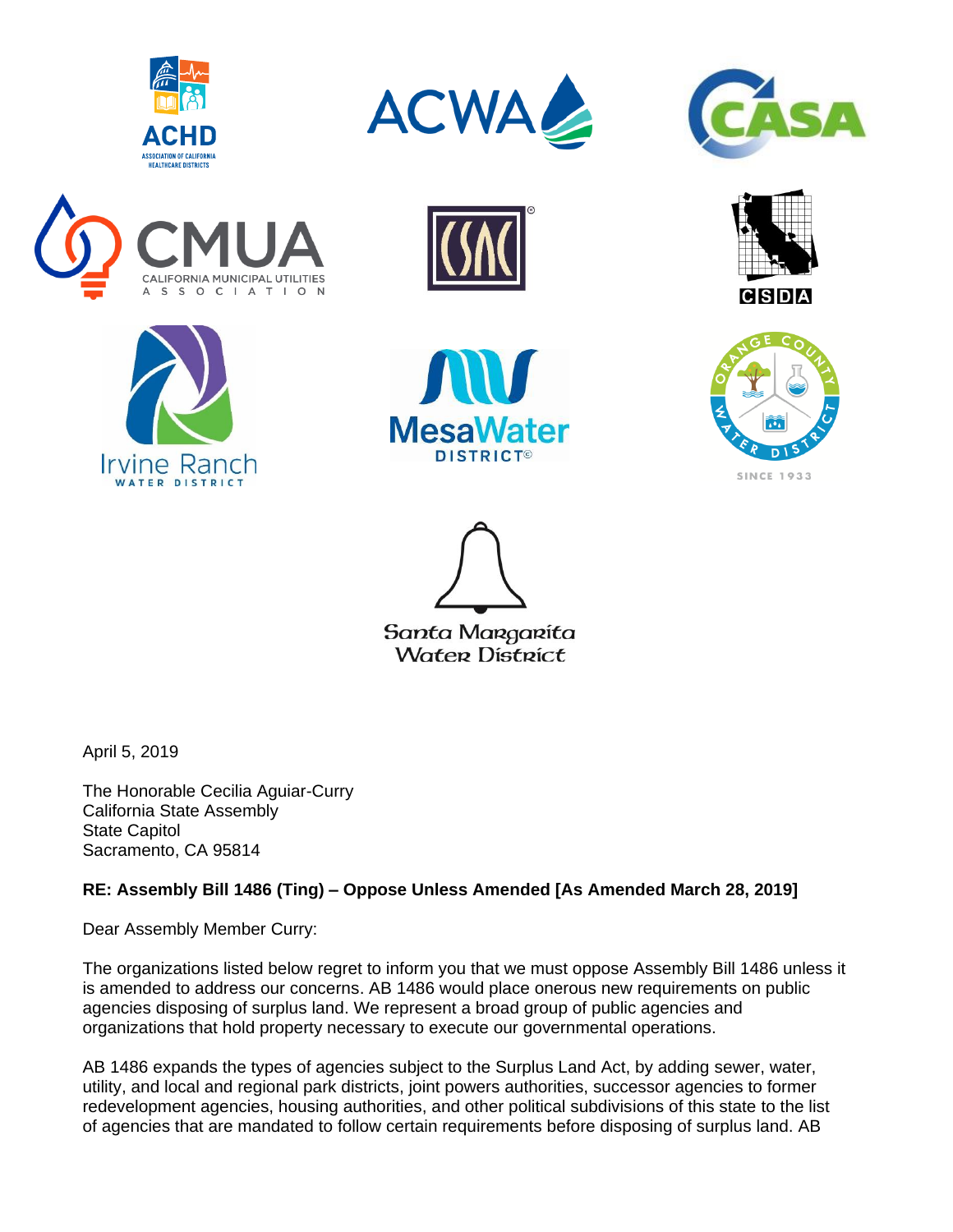## *AB 1486 (Ting) – Oppose Unless Amended Page 2 of 3*

1486 also redefines and substantially broadens the term "dispose of" to include the sale, lease, transfer, or other conveyance of surplus land.

The new definition of disposal is problematic for many public agencies that have valid reasons to lease or otherwise protect land they own (for instance, conservation easements may be sold or granted for sensitive species protection or as mitigation, or property held for future facility needs may be leased out until the property is needed). Under AB 1486, attempting to lease land in support of a public agencies' governmental function would trigger the requirements for the disposal of surplus land. For instance, entering into a long-term agreement or easement for the protection of land would be considered transferring an interest in real property, and therefore would require the public agency to first offer the land for use to schools and affordable housing developers. We ask the author to consider amending the definition of "disposal" in AB 1486 to apply only to the sale of surplus land.

As written, AB 1486 would require public agencies to offer up buffer properties next to wastewater, solid waste facilities, or power plants for affordable housing projects and school construction, which may be incompatible land uses, because the public agency may be leasing those properties for uses compatible with those facilities. We ask the committee to consider amendments that would require public agencies to only offer land for sale that is considered suitable for school facilities or affordable housing, rather than subjecting all land, regardless of its zoning and the appropriateness for school facilities or affordable housing, to the Surplus Land Act.

Finally, AB 1486 would require a local agency prior to participating in any formal or informal negotiations to notice the availability of the property. There may be good reasons for an agency to have informal negotiations, particularly if the disposition is time sensitive. Moreover, informal discussions can give a good sense of potential market value. If the agency complies with the Act by providing notice and negotiation in good faith that should be all that is required.

Recent amendments provide exemptions to the Surplus Land Act, including exemptions for conservation easements, buffer sites, short term or seasonal leases, and other purposes. While these exemptions will help with specific circumstances, providing enough exemptions to cover every possible situation faced by thousands of local agencies is simply not feasible.

While we applaud the author's intent in expanding opportunities for affordable housing, we respectfully request that the bill be amended to make it workable for all types of public agencies and situations.

Sincerely,

.

Amber King Legislative Advocate Association of California Healthcare Districts

Patrick Welch Legislative Director for Energy

Kris Anderson Legislative Advocate Association of California Water Agencies

Chris Lee Legislative Representative

Jessica Gauger Director of Legislative Advocacy California Association of Sanitation Agencies

Rylan Derney

Rylan Gervase Legislative Representative